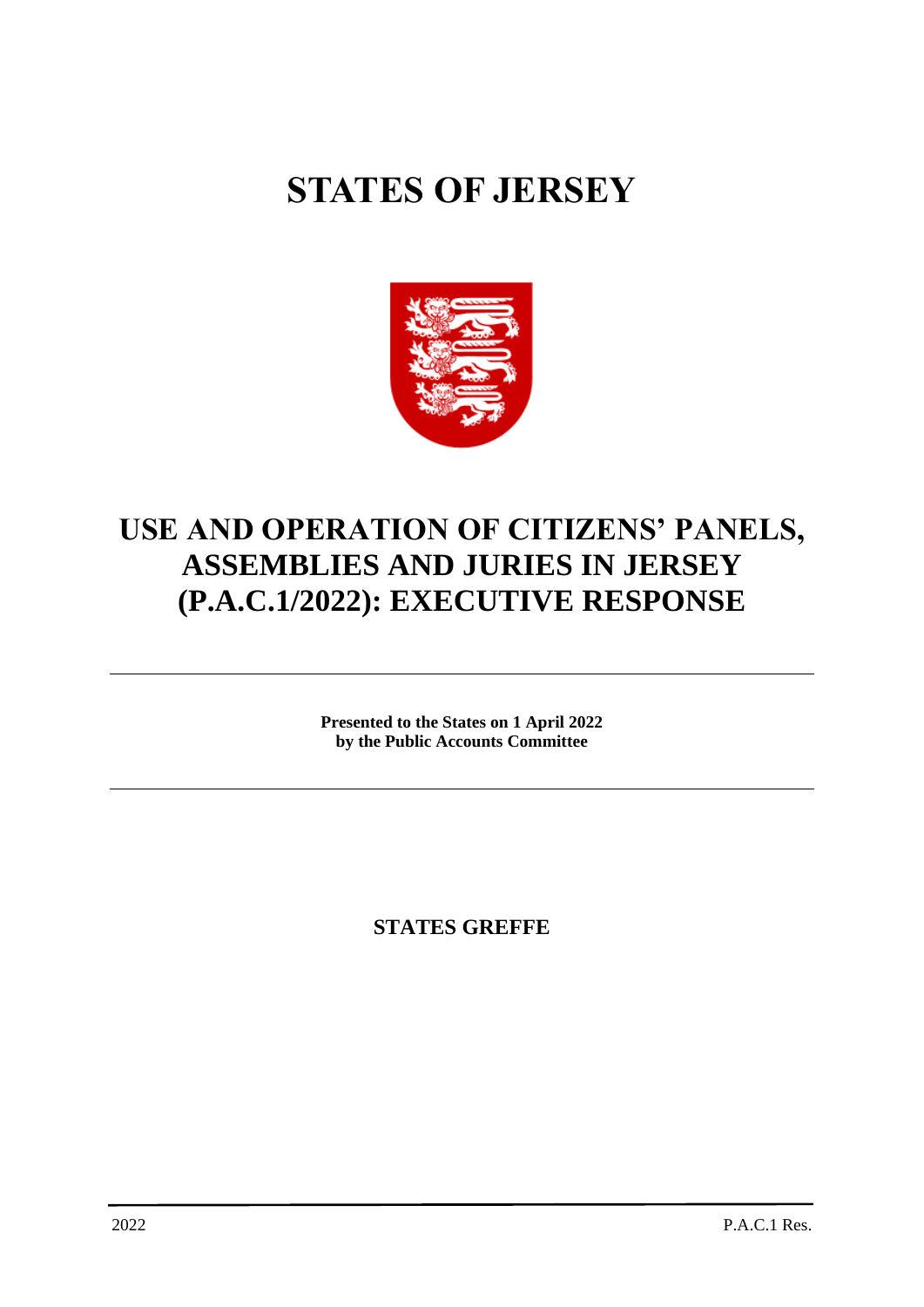## **FOREWORD**

In accordance with paragraphs 64-66 of the [Code of Practice](https://statesassembly.gov.je/sitecollectiondocuments/pacengagementcode.pdf) for engagement between 'Scrutiny Panels and the Public Accounts Committee' and 'the Executive', (as derived from the [Proceedings Code of](https://statesassembly.gov.je/committees/publishingimages/pages/scrutinypanelscommittees/scrutiny%20-pac%20proceedings%20code%20of%20practice%20final.pdf)  [Practice\)](https://statesassembly.gov.je/committees/publishingimages/pages/scrutinypanelscommittees/scrutiny%20-pac%20proceedings%20code%20of%20practice%20final.pdf) the Public Accounts Committee presents the Executive Response to its Review of the Use and Operation of Citizens' Panels, Assemblies and Juries in Jersey [\(P.A.C.1/2022,](https://statesassembly.gov.je/scrutinyreports/2022/p.a.c.1%202022%20-%20use%20and%20operation%20of%20citizens) presented to the States on  $14<sup>th</sup>$  February 2022).

The Committee notes that some of its recommendations have been rejected or only partially accepted and will consider making further comments on this in due course.

**Deputy I. Gardiner**

Chair, Public Accounts Committee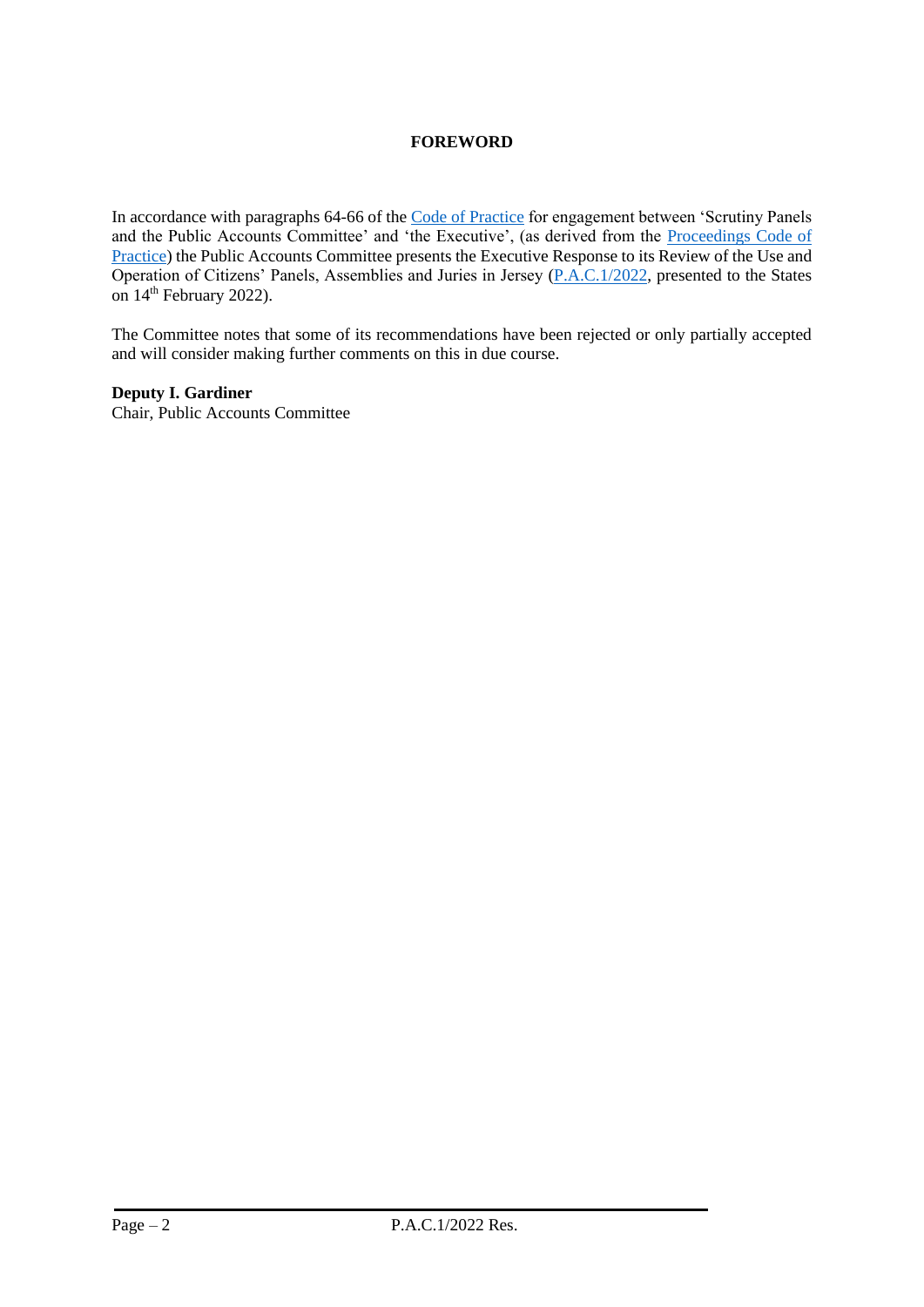Chief Executive/Director General for Strategic Policy, Planning and Performance Response to [PAC](https://statesassembly.gov.je/ScrutinyReports/2021/Report%20-%20(Follow%20Up)%20Review%20of%20Estate%20Management%202021%20-%2015%20October%202021.pdf) Review 1/2022 – Use and Operation of Citizens' Panels, Assemblies and Juries in Jersey.

Executive Response to PAC by 28 March 2022 please.

#### Summary of response:

This is a welcome and helpful report into a series of deliberative exercises undertaken in recent years, that have shared similarities but have also necessarily taken distinct approaches to the issues they seek to address. Each exercise has sought to harness the power of citizen deliberation in a manner that complements and adds value to the our representative democratic institutions, including the roles of States Members.

Use of deliberative exercises in this way is clearly an area of emerging practice, and one in which Jersey is showing leadership and testing different formats and approaches to seek views from Islanders to support ministers and the States Assembly to improve public policy making. As such, attempts to assess the efficacy of these innovative methods is also emerging practice.

The Committee's report makes a number of helpful recommendations that will assist in the design and delivery of any future deliberative exercises. The vast majority of these recommendations are accepted or partially accepted, and many will be implemented through the development of a technical guidance note by the end of 2022. This work will be led by Strategic Policy, Planning and Performance (SPPP) working through the cross-government policy community. A small number of recommendations are rejected, principally where they might unduly constrain future ministerial choices or have the potential to make it harder to secure value for money decisions.

### Action Plan

| <b>Recommendations</b>                   | <b>Action</b>                                             | <b>Target date</b> | Responsible       |
|------------------------------------------|-----------------------------------------------------------|--------------------|-------------------|
|                                          |                                                           |                    | <b>Officer</b>    |
| R1 The Government of Jersey should       | <b>Accept</b>                                             | Q4 2022            | Group Director,   |
| develop a process for formally           |                                                           |                    | Strategy and      |
| establishing future deliberative bodies, | A technical guidance note will be produced that will      |                    | Innovation (SPPP) |
| such as through a specific form that can | include the learning points from recent deliberative      |                    |                   |
| be elevated to the Council of Ministers  | exercises, the accepted PAC recommendations and on-       |                    |                   |
| and provide clarity around the process   | going research into good deliberative practice. This will |                    |                   |
| undertaken to agree to establish a       | include a light-touch internal process for establishing   |                    |                   |
| deliberative body, its objective, and an | future deliberative bodies that works with existing       |                    |                   |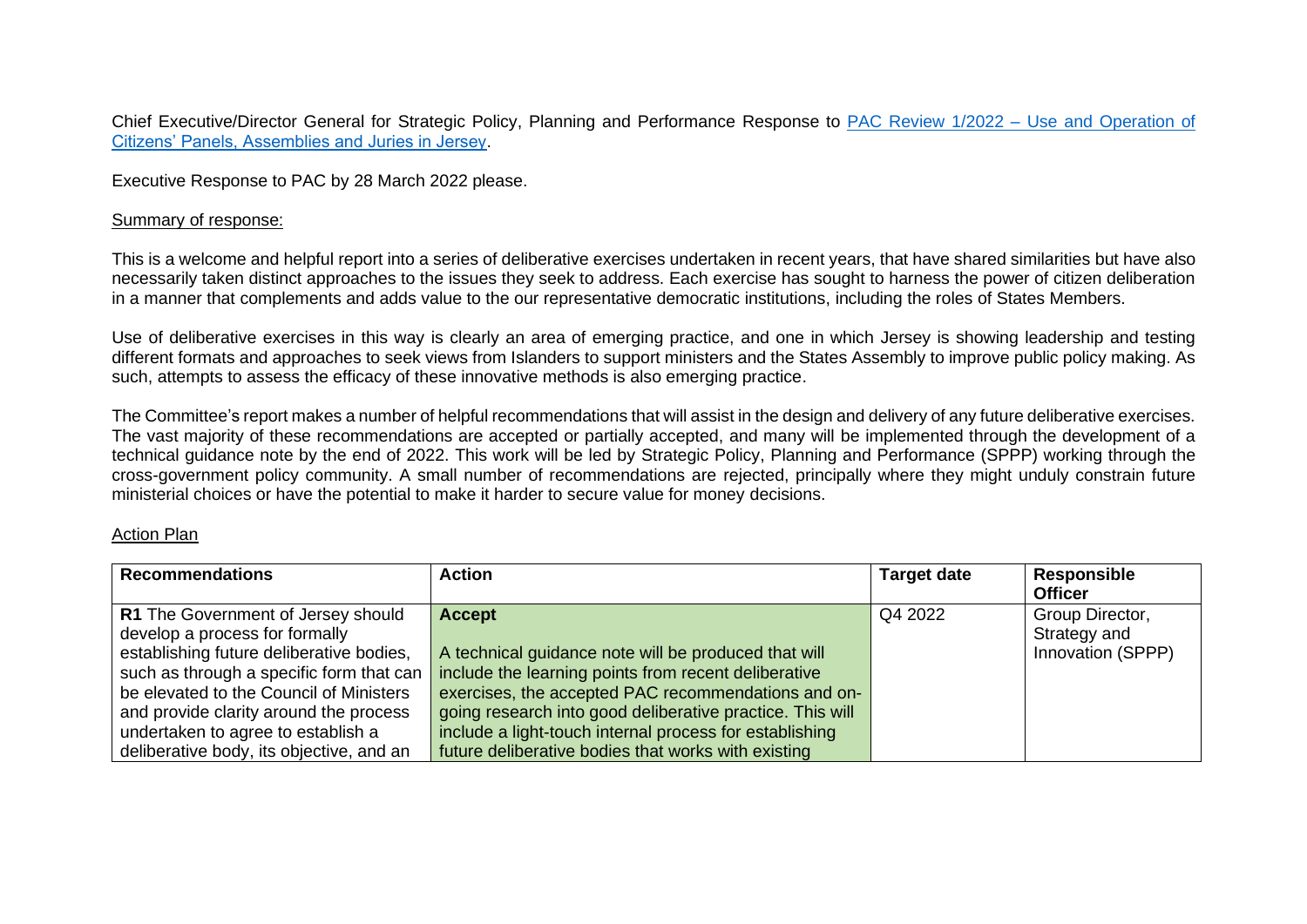| initial budget, with a mechanism in<br>place to assess the need of a<br>deliberative body against different<br>policy development options. - Q4 2022                                                                                                                | professional policy making and financial governance<br>systems.                                                                                                                                                                                                                                                      |               |                                                              |
|---------------------------------------------------------------------------------------------------------------------------------------------------------------------------------------------------------------------------------------------------------------------|----------------------------------------------------------------------------------------------------------------------------------------------------------------------------------------------------------------------------------------------------------------------------------------------------------------------|---------------|--------------------------------------------------------------|
| R2 The Government of Jersey should<br>consider developing a protocol for<br>engaging with external facilitators for<br>future deliberative bodies to maintain<br>consistency and ensure a clear audit<br>trail for public record. $-$ Q4 2022                       | <b>Accept</b><br>This will be considered as part of the development of<br>the technical guidance.                                                                                                                                                                                                                    | Q4 2022       | Group Director,<br>Strategy and<br>Innovation (SPPP)         |
| R3 The Government of Jersey should<br>update the Care Inquiry Legacy<br>Citizens' Panel website to reflect the<br>four phases undertaken by the Panel. -<br>Q2 2022                                                                                                 | <b>Accept</b><br>The Webpage on gov.je will be updated to reflect<br>conclusion of the Citizens Panel process and progress<br>in implementing the Legacy Project and publication of<br>the Panel's closing report.                                                                                                   | 30 April 2022 | <b>Senior Policy</b><br>Officer, Children's<br>Policy (SPPP) |
| R4 The Government of Jersey should<br>ensure that clear lines of accountability<br>are publicly established for future<br>deliberative bodies, with a single<br>department holding clear responsibility<br>for its creation operation and oversight.<br>$-$ Q4 2022 | <b>Accept</b><br>The value of clear lines of accountability are recognised<br>and the technical guidance will recommend that a<br>single department holds clear responsibility for each<br>deliberative body, though this does not always need to<br>be the same department (see response to R20)                    | Q4 2022       | Group Director,<br>Strategy and<br>Innovation (SPPP)         |
| R5 A specific part of the Government of<br>Jersey website should be assigned to<br>publish information and details of its<br>deliberative bodies. - Q2 2022                                                                                                         | <b>Accept</b><br>Information on deliberative bodies is already set out in<br>reports that are available on www.gov.je. To bring these<br>together a new document type category for 'citizens'<br>bodies' will be created on the website. Clicking this link<br>will take the user to a list of all relevant reports. | Q2 2022       | Web services<br>Content<br>development (COO)                 |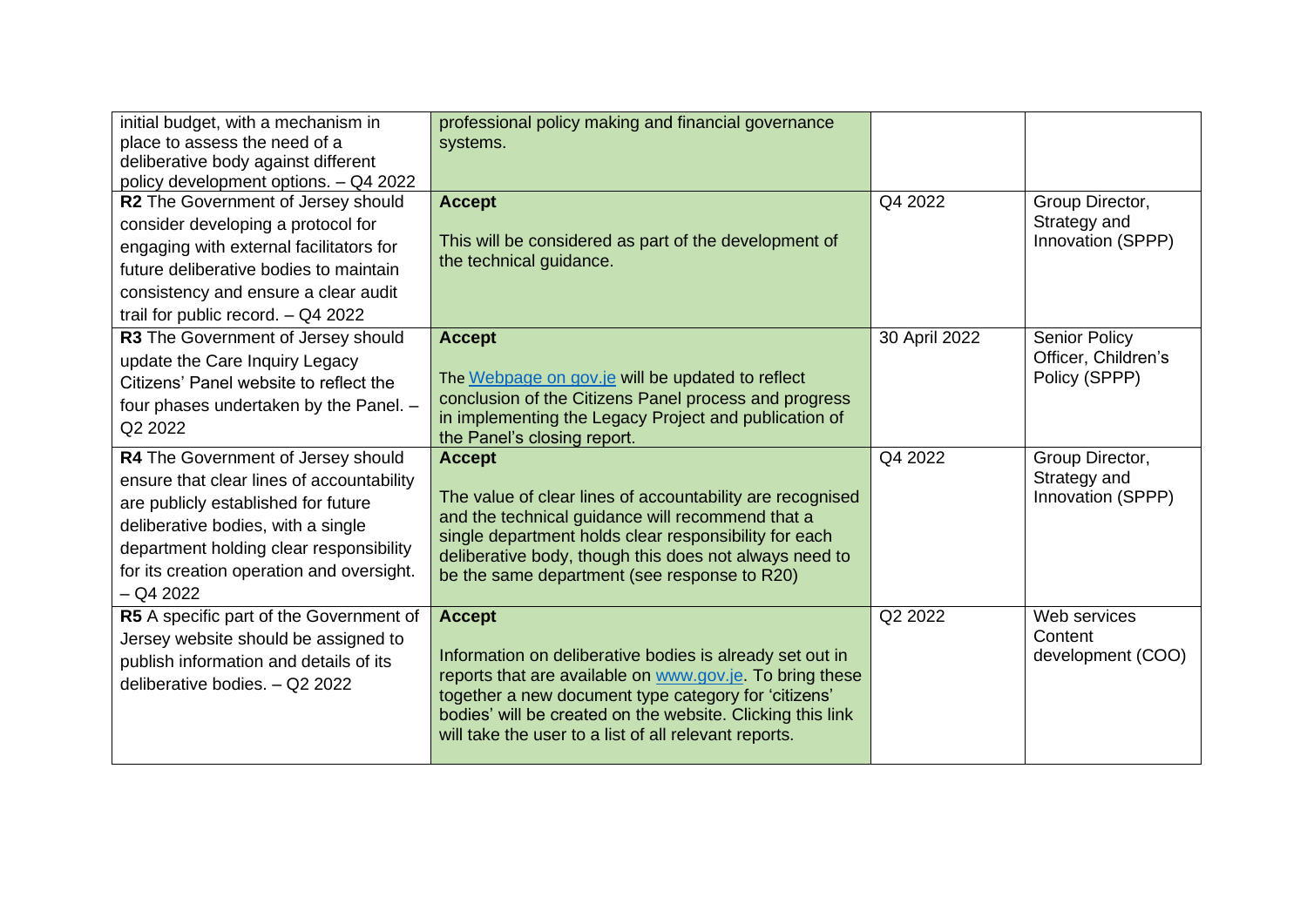| R6 The Government of Jersey should<br>publish the identity or background and<br>experience of the External Facilitator for<br>the Our Hospital Citizens' Panel now<br>that its work has been completed. $-$ Q2<br>2022                                                                                                                                 | <b>Partially Accept</b><br>The Government has previously confirmed that the<br>external facilitator to the Our Hospital Citizens' Panel<br>was appointed on the basis of appropriate qualifications<br>and relevant experience; and that their identity was not<br>shared with either the Senior Officers Steering Group or<br>the Political Oversight Group in order to maintain their<br>necessary independence.<br>The recommendation to publish the facilitator's identity<br>is accepted provided publication takes place once the<br>relevant Our Hospital processes, including the<br>successful award of planning consent, have completed. |         |                                                      |
|--------------------------------------------------------------------------------------------------------------------------------------------------------------------------------------------------------------------------------------------------------------------------------------------------------------------------------------------------------|----------------------------------------------------------------------------------------------------------------------------------------------------------------------------------------------------------------------------------------------------------------------------------------------------------------------------------------------------------------------------------------------------------------------------------------------------------------------------------------------------------------------------------------------------------------------------------------------------------------------------------------------------|---------|------------------------------------------------------|
| <b>R7</b> The external facilitator for all future<br>deliberative body established by the<br>Government of Jersey should be made<br>public and carry sufficient and relevant<br>experience in designing and facilitating<br>deliberative bodies and practices. This<br>should be included in the process<br>outlined in Recommendation 1. - Q4<br>2022 | <b>Partially Accept</b><br>This will be established as an expectation in the<br>technical guidance note. However,<br>it will also be the case that there may be exceptional<br>circumstances where providing this information may not<br>be appropriate in the context of the wider policy making<br>process. The guidance note will suggest criteria that<br>might be used to determine whether an exception<br>should be made.                                                                                                                                                                                                                   | Q4 2022 | Group Director,<br>Strategy and<br>Innovation (SPPP) |
| R8 Consideration should be given to<br>how deliberative bodies are<br>represented following the completion of<br>their work, with a code of conduct to be<br>developed for all participants, advisors,                                                                                                                                                 | <b>Partially accept</b><br>The technical note will include a framework of guidance<br>on the conduct of those involved in deliberative<br>exercises. However, best practice provides that<br>deliberative bodies should set their own expectations,                                                                                                                                                                                                                                                                                                                                                                                                | Q4 2022 | Group Director,<br>Strategy and<br>Innovation (SPPP) |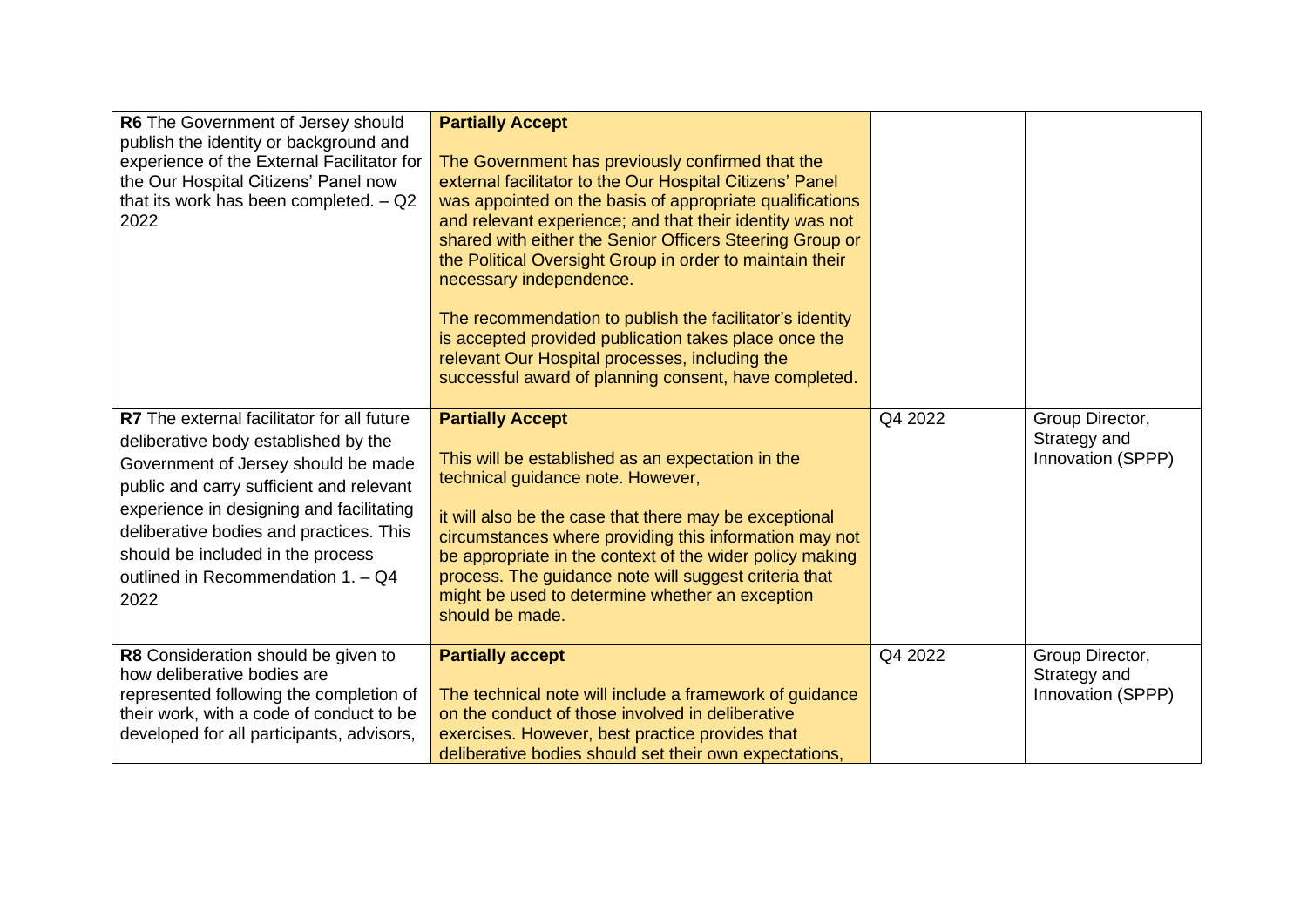| and those affiliated with a deliberative    | and a standing government defined code of conduct for                                                      |         |                   |
|---------------------------------------------|------------------------------------------------------------------------------------------------------------|---------|-------------------|
| body. - Q4 2022                             | participants may not be appropriate.                                                                       |         |                   |
| R9 The Government of Jersey should          | <b>Reject</b>                                                                                              |         |                   |
| ensure consistency across deliberative      |                                                                                                            |         |                   |
| bodies regarding the remuneration of        | Different bodies have different requirements and areas                                                     |         |                   |
| external support. - Q4 2022                 | of focus. It is natural that some types of advice can be                                                   |         |                   |
|                                             | accessed at low or no cost, whereas other types of                                                         |         |                   |
|                                             | advice might be more readily marketable and where                                                          |         |                   |
|                                             | professionals might expect to secure a fee for their                                                       |         |                   |
|                                             | contribution.                                                                                              |         |                   |
|                                             |                                                                                                            |         |                   |
|                                             | Focusing on consistency as an objective has the<br>potential to over-pay in some circumstances or to under |         |                   |
|                                             | pay in others. A more flexible approach that consider                                                      |         |                   |
|                                             | the specifics of each deliberative exercise is more likely                                                 |         |                   |
|                                             | to achieve value for money.                                                                                |         |                   |
| R10 Minutes of the meetings of              | <b>Partially accept</b>                                                                                    | Q4 2022 | Group Director,   |
| deliberative bodies and their respective    |                                                                                                            |         | Strategy and      |
| Advisory Panels should be published in      | This is already the practice for Advisory Panels in all but                                                |         | Innovation (SPPP) |
| an accessible location, even in             | exceptional circumstances and will be reflected as an                                                      |         |                   |
| redacted form, to improve transparency      | on-going expectation in the technical guidance.                                                            |         |                   |
| and public understanding of deliberative    |                                                                                                            |         |                   |
| processes but should not identify           | As noted above, best practice provides that deliberative                                                   |         |                   |
| individual members of deliberative          | bodies should set their own expectations, and this                                                         |         |                   |
| bodies. - Q2 2022                           | should equally apply to expectations relating to the                                                       |         |                   |
|                                             | taking and publication of minutes.                                                                         |         |                   |
| R11 The Government of Jersey should         | <b>Accept</b>                                                                                              | Q4 2022 | Group Director,   |
| work to communicate and explain how         |                                                                                                            |         | Strategy and      |
| selection methodologies (including          | This is already the practice, with relevant information                                                    |         | Innovation (SPPP) |
| sortition) work, to improve public trust in | published support offered to Scrutiny and other groups                                                     |         |                   |
| the reliability of these methods. $-$ Q4    | to access an understand selection methods. It will be                                                      |         |                   |
| 2022                                        | reflected as an on-going expectation in the technical<br>quidance.                                         |         |                   |
|                                             |                                                                                                            |         |                   |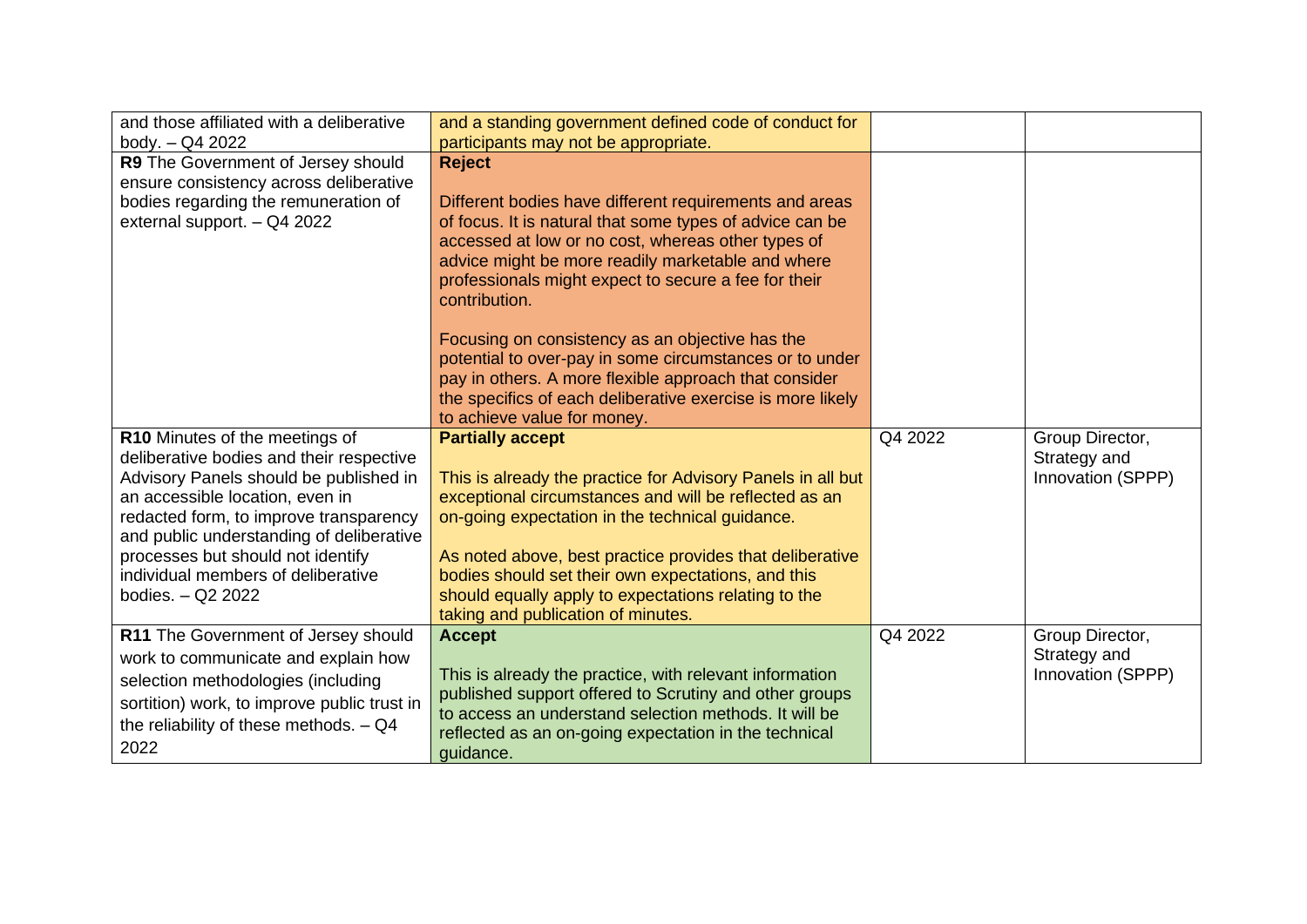| R12 The Government of Jersey should<br>review and evaluate the selection<br>method used following the completion<br>of each deliberative body's work to<br>understand ways of improvement and<br>how they can involve specific, on-Island<br>communities where necessary, with this<br>work to be included in the wider work<br>on developing the process outlined in<br>Recommendation 1. - Q4 2022 | <b>Accept</b><br>This is already the practice and will be reflected as an<br>on-going expectation in the technical guidance.                                                                                                                                                                                                                                                                                                                                                                                                                                              | Q4 2022 | Group Director,<br>Strategy and<br>Innovation (SPPP) |
|------------------------------------------------------------------------------------------------------------------------------------------------------------------------------------------------------------------------------------------------------------------------------------------------------------------------------------------------------------------------------------------------------|---------------------------------------------------------------------------------------------------------------------------------------------------------------------------------------------------------------------------------------------------------------------------------------------------------------------------------------------------------------------------------------------------------------------------------------------------------------------------------------------------------------------------------------------------------------------------|---------|------------------------------------------------------|
| R13 The Government of Jersey should<br>undertake work to improve its<br>accountability and quality of audit trails<br>for the operation of and monitoring of<br>budgets for deliberative practices such<br>as Citizens' Panel, Assemblies and<br>Juries. - Q4 2022                                                                                                                                   | <b>Partially accept</b><br>The accountability for all expenditure on deliberative<br>exercises has been very clearly understood and<br>recorded as part of standard management practices.<br>Similarly, detailed and up to date financial monitoring<br>information has been in place, as evidenced by the<br>information shared with PAC. It is accepted that<br>improvements can always be made to the quality of<br>such information and the technical guidance will<br>consider how future deliberative exercises might<br>structure, plan and monitor their budgets. | Q4 2022 | Group Director,<br>Strategy and<br>Innovation (SPPP) |
| R14 The Government of Jersey should<br>ensure that it has clearly understood<br>the overall aims, objectives and<br>intended outcomes of each deliberative<br>process before finalising the budget<br>assigned to it. $-$ Q4 2022                                                                                                                                                                    | <b>Accept</b><br>This is already the practice, but for clarity going<br>forward, will be reflected as an on-going expectation in<br>the technical guidance.<br>Whilst the aims, objectives and intended outcomes can<br>we well established at an early stage, costs may vary in<br>practice as a result of operational delivery factors.                                                                                                                                                                                                                                 | Q4 2022 | Group Director,<br>Strategy and<br>Innovation (SPPP) |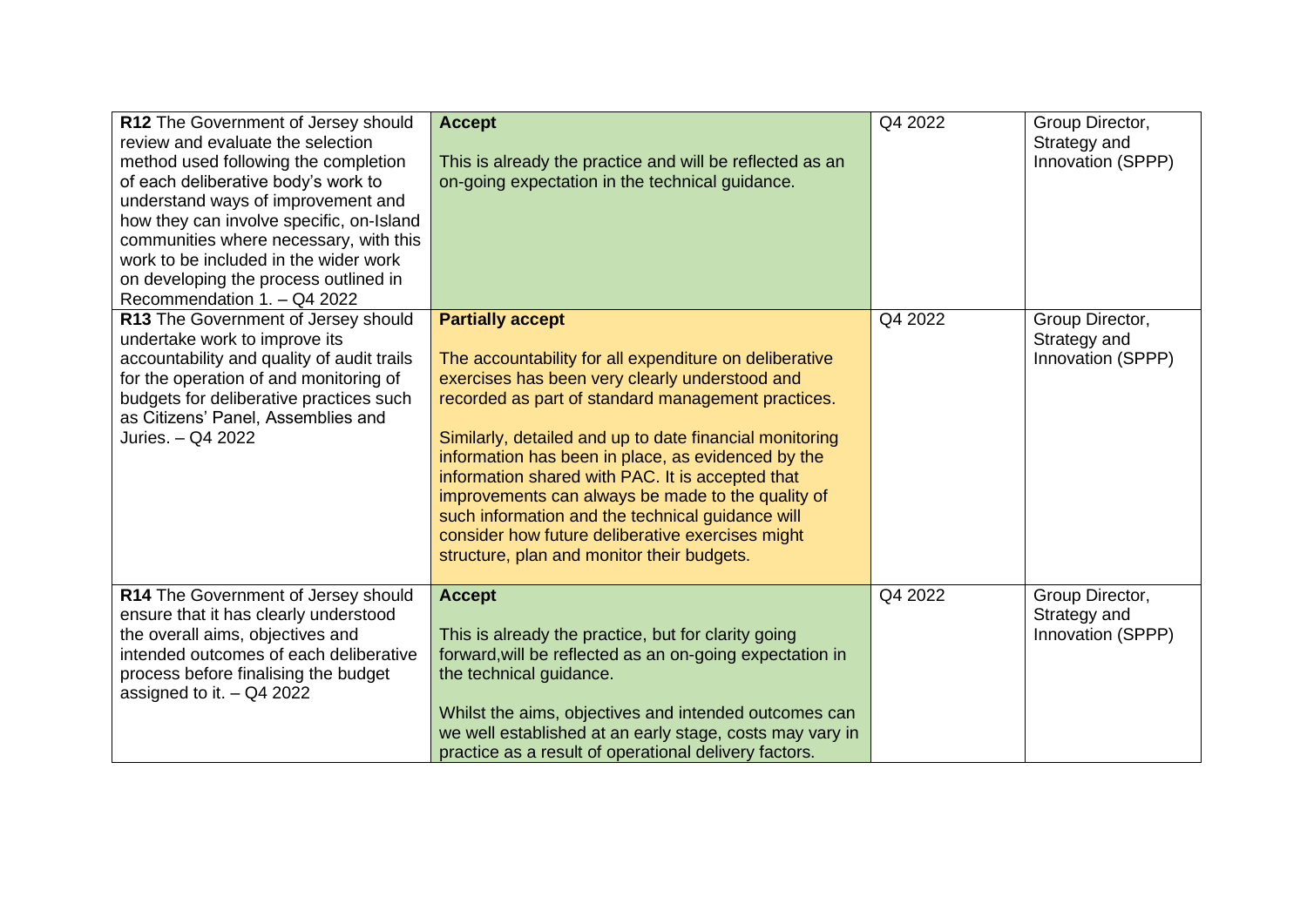| R15 The Government of Jersey should<br>create a methodology for developing a<br>preliminary budget for deliberative<br>processes and record and publish<br>actual costs compared to that budget. -<br>Q4 2022                                                                                                                                                                                                            | <b>Accept</b><br>The technical guidance will consider how future<br>deliberative exercises might structure, plan and monitor<br>their budgets.                                                                                                                                                                                                                       | Q4 2022 | Group Director,<br>Strategy and<br>Innovation (SPPP) |
|--------------------------------------------------------------------------------------------------------------------------------------------------------------------------------------------------------------------------------------------------------------------------------------------------------------------------------------------------------------------------------------------------------------------------|----------------------------------------------------------------------------------------------------------------------------------------------------------------------------------------------------------------------------------------------------------------------------------------------------------------------------------------------------------------------|---------|------------------------------------------------------|
| R16 The Government of Jersey should<br>work to maximise the transparency of<br>deliberative bodies by publishing their<br>intended cost at the beginning of the<br>process, and include the final, actual<br>cost in the final report of the<br>deliberative body. - Q4 2022                                                                                                                                             | Accept - see above R15 response.                                                                                                                                                                                                                                                                                                                                     |         |                                                      |
| R17 The Government of Jersey should<br>develop a formal mechanism through<br>which external facilitators for<br>deliberative processes can provide<br>feedback and identify learnings for the<br>Government of Jersey. - Q4 2022                                                                                                                                                                                         | <b>Accept</b><br>This is already the practice but againwill be reflected as<br>an on-going expectation in the technical guidance.                                                                                                                                                                                                                                    | Q4 2022 | Group Director,<br>Strategy and<br>Innovation (SPPP) |
| R18 The Government of Jersey should<br>follow-through on the recommendations<br>made to the PAC by the New<br>Citizenship Project and Involve and:<br>1. Ensure clarity on the overall aims,<br>objectives and intended outcomes of<br>the deliberative process at the start;<br>and<br>2. Ensure adequate resourcing of the<br>process and ensure sufficient<br>timescales to undertake it appropriately<br>$-$ Q4 2022 | <b>Accept</b><br>Point 1 is the same as R14.<br>The importance of point 2 is recognised, was reflected<br>in the recent evaluation of deliberative exercises<br>undertaken by SPPP and will be included in the<br>technical guidance. In practice, events will still intervene<br>to compromise planned timescales and these pressures<br>will remain to be managed. | Q4 2022 | Group Director,<br>Strategy and<br>Innovation (SPPP) |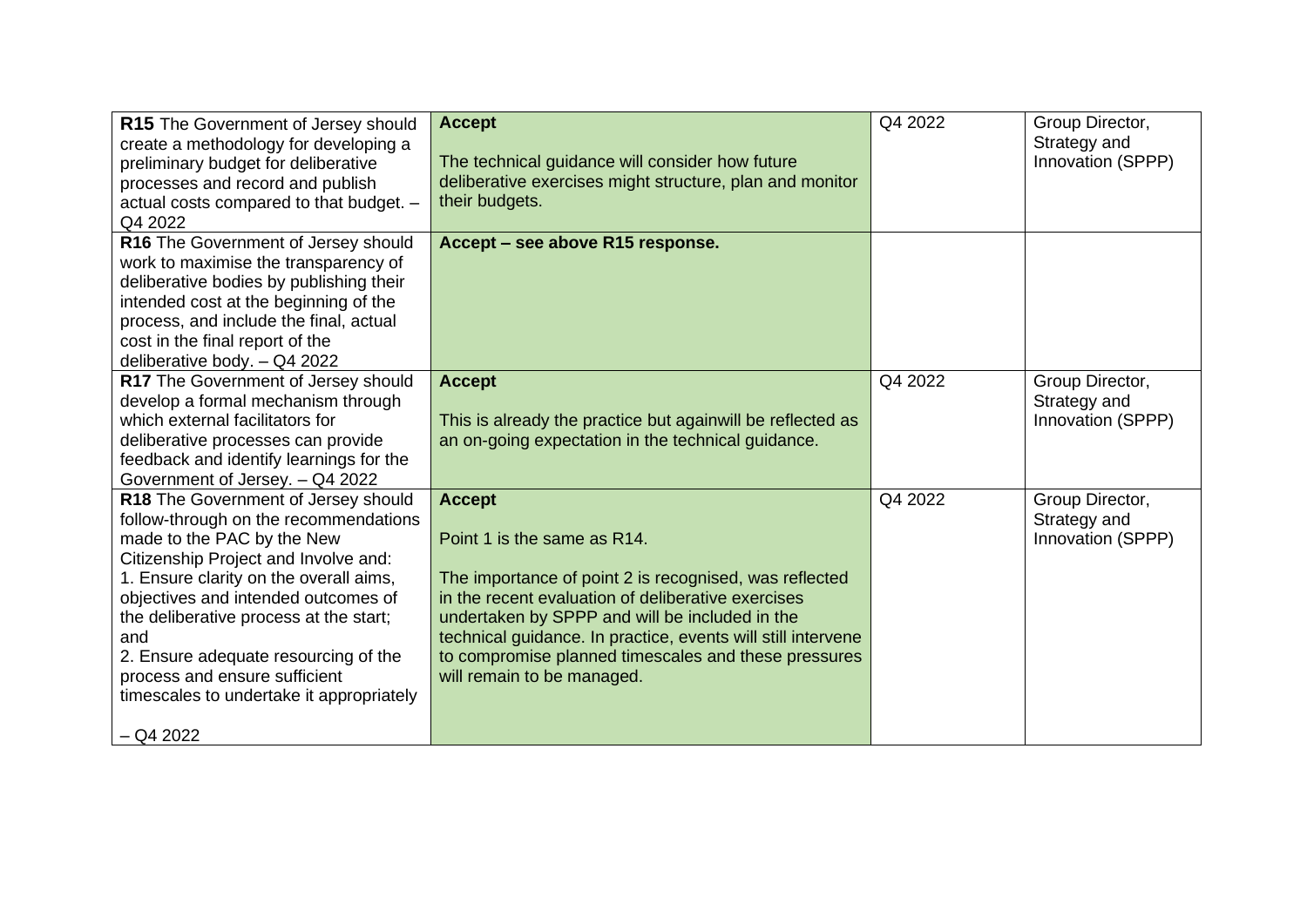| R19 The Government of Jersey should       | <b>Accept</b>                                             | Q4 2022 | Group Director,   |
|-------------------------------------------|-----------------------------------------------------------|---------|-------------------|
| seek to build on the feedback             |                                                           |         | Strategy and      |
| mechanisms provided to the Care           | This will be established in the technical guidance        |         | Innovation (SPPP) |
| Inquiry Legacy Citizens' Panel and        | document.                                                 |         |                   |
| Assisted Dying Citizens' Jury to          |                                                           |         |                   |
| develop a template through which to       |                                                           |         |                   |
| facilitate feedback from members of all   |                                                           |         |                   |
| future deliberative bodies. - Q4 2022     |                                                           |         |                   |
| R20 The Government of Jersey should       | <b>Reject</b>                                             |         |                   |
| incorporate all future deliberative       |                                                           |         |                   |
| bodies within the Department for          | The value of clear lines of accountability are recognised |         |                   |
| Strategic Policy, Planning and            | and the technical guidance will recommend that a          |         |                   |
| Performance, to ensure consistent         | single department holds clear responsibility for each     |         |                   |
| accountability, audit trails, and develop | deliberative body.                                        |         |                   |
| in-house expertise as the internal        |                                                           |         |                   |
| experts on the design and facilitation of | However, deliberative exercises have an important role    |         |                   |
| deliberative bodies and practices, with   | to play in a wide range of public service decision        |         |                   |
| the assistance of Government of Jersey    | making, including policy making but also programme        |         |                   |
| Officers from other departments where     | delivery and service design. To accept this               |         |                   |
| required. $-$ Q4 2022                     | recommendation would unduly restrict the work of other    |         |                   |
|                                           | departments and ministers.                                |         |                   |
| R21 The Government of Jersey should       | <b>Reject</b>                                             |         |                   |
| publish its evaluation report on the      |                                                           |         |                   |
| Citizens' Assembly on Climate Change      | The Government of Jersey does not have the means to       |         |                   |
| and Assisted Dying Citizens' Jury and     | contact participants of these deliberative exercises. In  |         |                   |
| provide copies to members of the          | addition, the report was prepared as an internal          |         |                   |
| Citizens' Assembly and Citizens' Jury to  | document that reflects on management practices of         |         |                   |
| provide opportunities for them to review  | which the participants were largely unaware and cannot    |         |                   |
| and feedback on the report. $-$ Q2 2022   | be expected to have formed a view on.                     |         |                   |
| R22 The Government of Jersey should       | <b>Accept</b>                                             | Q4 2022 | Group Director,   |
| formally incorporate guiding principles   |                                                           |         | Strategy and      |
| on deliberative bodies as developed by    | This will be established in the technical guidance        |         | Innovation (SPPP) |
| the OECD and UNDF to improve the          | document.                                                 |         |                   |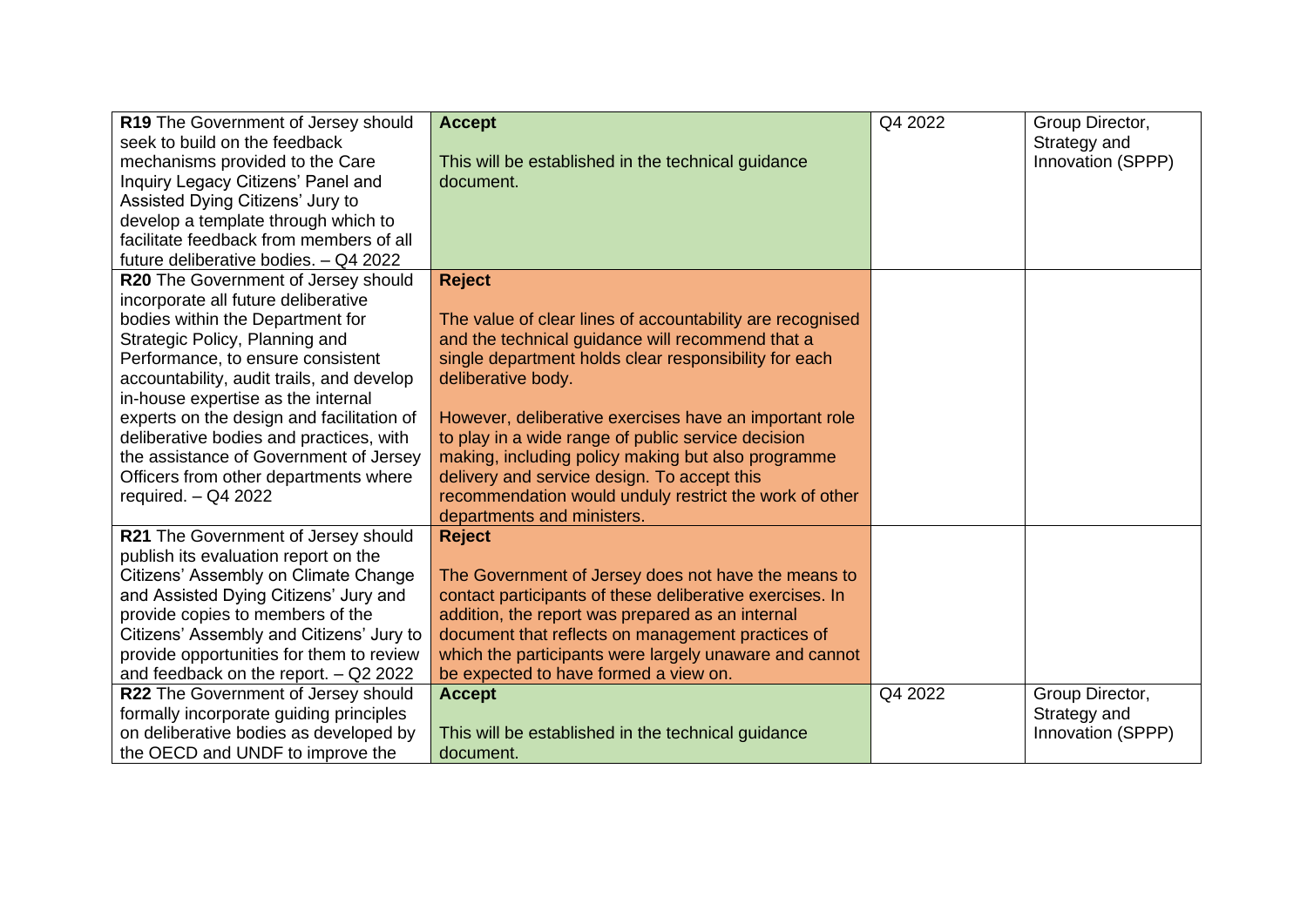| quality and democratic impact of this<br>work. - Q4 2022                                                                                                                                                                                                                                                                                                |                                                                                                                                                                                                                                                                                                                                                                                                                                                                                                                                                                                                                                                                                                                                                                                                                                                                                                           |         |                                                      |
|---------------------------------------------------------------------------------------------------------------------------------------------------------------------------------------------------------------------------------------------------------------------------------------------------------------------------------------------------------|-----------------------------------------------------------------------------------------------------------------------------------------------------------------------------------------------------------------------------------------------------------------------------------------------------------------------------------------------------------------------------------------------------------------------------------------------------------------------------------------------------------------------------------------------------------------------------------------------------------------------------------------------------------------------------------------------------------------------------------------------------------------------------------------------------------------------------------------------------------------------------------------------------------|---------|------------------------------------------------------|
| R23 The Government of Jersey should<br>ensure that a final report is published<br>by each deliberative body that includes,<br>alongside its findings,<br>recommendations and other outputs,<br>details and documentation relating to its<br>administration, facilitation, membership<br>selection, budgeting, and feedback<br>from members. $-$ Q4 2022 | <b>Accept</b><br>This is already the practice but will be reflected as an<br>on-going expectation in the technical guidance.                                                                                                                                                                                                                                                                                                                                                                                                                                                                                                                                                                                                                                                                                                                                                                              | Q4 2022 | Group Director,<br>Strategy and<br>Innovation (SPPP) |
| R24 The Government of Jersey should<br>develop its internal expertise to reduce<br>reliance on the knowledge of external<br>facilitators to reduce costs and ensure<br>value-for-money. - Q4 2022                                                                                                                                                       | <b>Partially accept</b><br>The practice of delivering the deliberative bodies that<br>PAC have reviewed has already contributed to the<br>development of internal expertise, both in the overall<br>commissioning and management of such exercises and<br>by providing investment in internal skills such as group<br>facilitation. The value of this capability building is<br>recognised, will be captured as learning in the technical<br>guidance note and shared as part of the public service<br>policy profession.<br>However, even with further capability building there will<br>remain requirements that can be best met by external<br>resources for a range of reasons including the<br>competing requirements of other ministerial priorities. In<br>particular, use of external facilitators provides a clear<br>indication of independence of process and a<br>commitment to transparency. | Q4 2022 | Group Director,<br>Strategy and<br>Innovation (SPPP) |
| R25 The Government of Jersey should<br>work to increase the public's<br>understanding of deliberatively                                                                                                                                                                                                                                                 | <b>Partially accept</b>                                                                                                                                                                                                                                                                                                                                                                                                                                                                                                                                                                                                                                                                                                                                                                                                                                                                                   | Q4 2022 | Group Director,<br>Strategy and<br>Innovation (SPPP) |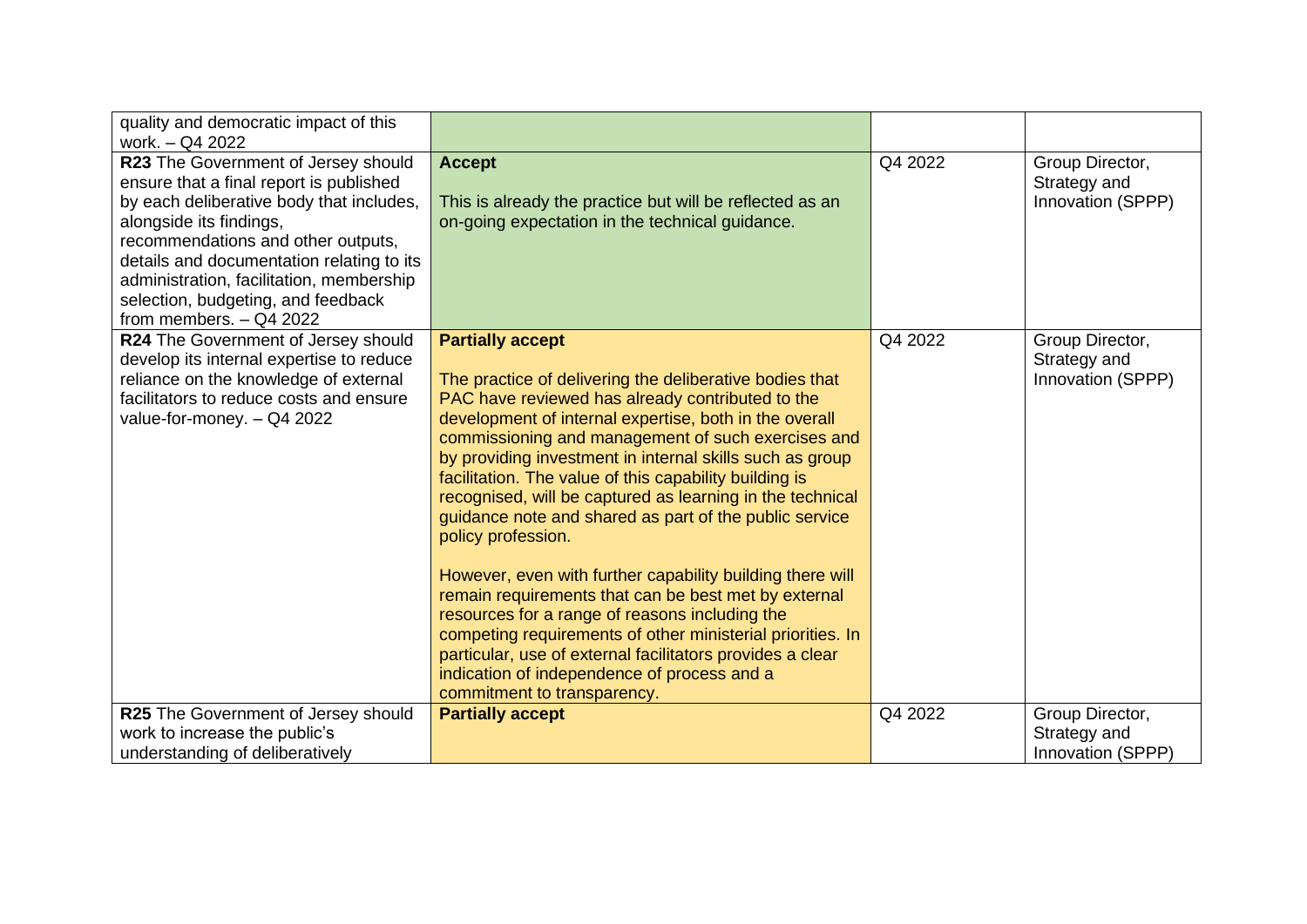| democratic measures through<br>opportunities such as lectures,<br>workshops, and other forms of public<br>engagement. $-$ Q1 2023                                                                                                                                                                                                                                                                       | It is recognised that public understanding of the practice<br>of deliberative democracy has value in the island.<br>However, it is not an issue for proactive government<br>communications, rather one that should be considered<br>as part of the design of future deliberative exercises.<br>This expectation will be reflected in the technical<br>guidance.                                                                                                                                                                                                                     |         |                                                      |
|---------------------------------------------------------------------------------------------------------------------------------------------------------------------------------------------------------------------------------------------------------------------------------------------------------------------------------------------------------------------------------------------------------|-------------------------------------------------------------------------------------------------------------------------------------------------------------------------------------------------------------------------------------------------------------------------------------------------------------------------------------------------------------------------------------------------------------------------------------------------------------------------------------------------------------------------------------------------------------------------------------|---------|------------------------------------------------------|
| R26 The Government of Jersey should<br>incorporate into its internal guidelines<br>an assurance that the findings and<br>recommendations of each deliberative<br>body are considered and integrated -<br>where appropriate $-$ into future<br>legislation and policy making. This<br>should include a clear demonstration of<br>how they add value to the respective<br>policymaking process. - Q4 2022 | <b>Accept</b><br>This is already the practice and is done in a range of<br>ways. Sometimes a formal response report is produced,<br>such as the response to the Citizens' Assembly on<br>Climate Change. At other times the recommendations<br>are taken forward through meetings with ministers or<br>related steering groups, as set out in the final report of<br>the Care Inquiry Legacy Citizens' Panel.<br>This will be reflected as an on-going expectation in the<br>technical guidance, recognising that it is for ministers to<br>guide and decide on policy development. | Q4 2022 | Group Director,<br>Strategy and<br>Innovation (SPPP) |
| R27 Follow-up reports should be<br>published by the Government of Jersey<br>detailing how the work and<br>recommendations of each deliberative<br>body have been implemented. - Q1<br>2023                                                                                                                                                                                                              | <b>Partially accept</b><br>This is not always possible as not all deliberative bodies<br>are formed to make recommendations, to make<br>recommendations that require government action to<br>implement; or action that requires an explanation.<br>Where deliberative bodies, such as the Citizens<br>Assembly on Climate Change, are established to make<br>a range of recommendations, the importance of<br>responding publicly and transparently to those<br>recommendations is recognised. Such a response<br>should be made as part of the primary policy making               | Q4 2022 | Group Director,<br>Strategy and<br>Innovation (SPPP) |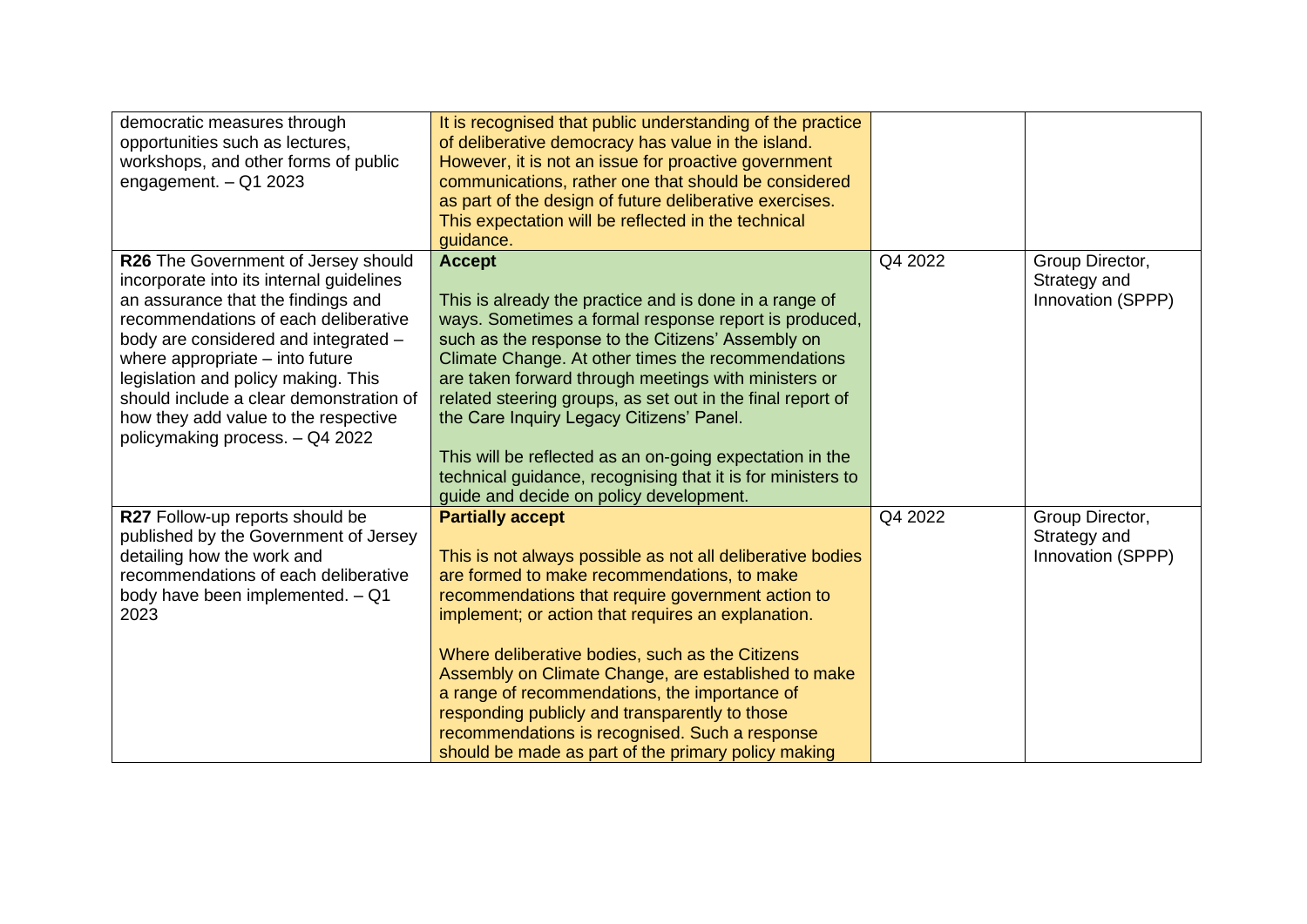|                                                                                                                                                                                                                                                                                                                                                   | process which a body forms part of. Advice on this                                                                                                                                                                                                                                                                                                                                                                                                                                                               |         |                                                      |
|---------------------------------------------------------------------------------------------------------------------------------------------------------------------------------------------------------------------------------------------------------------------------------------------------------------------------------------------------|------------------------------------------------------------------------------------------------------------------------------------------------------------------------------------------------------------------------------------------------------------------------------------------------------------------------------------------------------------------------------------------------------------------------------------------------------------------------------------------------------------------|---------|------------------------------------------------------|
|                                                                                                                                                                                                                                                                                                                                                   | matter will be reflected as an on-going expectation in                                                                                                                                                                                                                                                                                                                                                                                                                                                           |         |                                                      |
|                                                                                                                                                                                                                                                                                                                                                   | the technical guidance.                                                                                                                                                                                                                                                                                                                                                                                                                                                                                          |         |                                                      |
| <b>R28</b> The Government of Jersey should<br>undertake a wider review of its<br>consultation and public engagement<br>process, following the learnings<br>established from the facilitation of<br>deliberative bodies. - Q2 2023                                                                                                                 | <b>Accept</b><br>Work has already begun to look at the Government's<br>consultation policy, in response to a recommendation<br>from the Economic and International Affairs Scrutiny<br>Panel in 2019 (a piece of work interrupted by the<br>COVID-19 response). A review of processes was<br>carried out during Qs 3-4 of 2021, which has already<br>been informed by lessons learned from facilitation of<br>public engagement, and we will ensure that this is<br>widened to include evidence from more recent | Q2 2023 | Group Director,<br>Public Policy (SPPP)              |
|                                                                                                                                                                                                                                                                                                                                                   | consultations.                                                                                                                                                                                                                                                                                                                                                                                                                                                                                                   |         |                                                      |
| R9 The Government of Jersey should<br>develop a framework and policy toolkit<br>for the establishment and operation of<br>deliberative bodies to provide Ministers<br>with a comprehensive understanding of<br>how to establish one, and the most<br>suitable form of deliberative body to use<br>for the respective policy issue. $-$ Q4<br>2022 | <b>Accept</b><br>This will be addressed in the technical guidance<br>document.                                                                                                                                                                                                                                                                                                                                                                                                                                   | Q4 2022 | Group Director,<br>Strategy and<br>Innovation (SPPP) |

Recommendations not accepted – **as set out in the response above.**

|                | Recommendation                                                      | ' Reason for rejection                                          |
|----------------|---------------------------------------------------------------------|-----------------------------------------------------------------|
| R <sub>9</sub> | The Government of Jersey should ensure consistency across           | Different bodies have different requirements and areas of       |
|                | deliberative bodies regarding the remuneration of external support. | focus. It is natural that some types of advice can be accessed  |
|                | $-$ Q4 2022                                                         | at low or no cost, whereas other types of advice might be more  |
|                |                                                                     | readily marketable and where professionals might expect to      |
|                |                                                                     | secure a fee for their contribution. Focusing on consistency as |